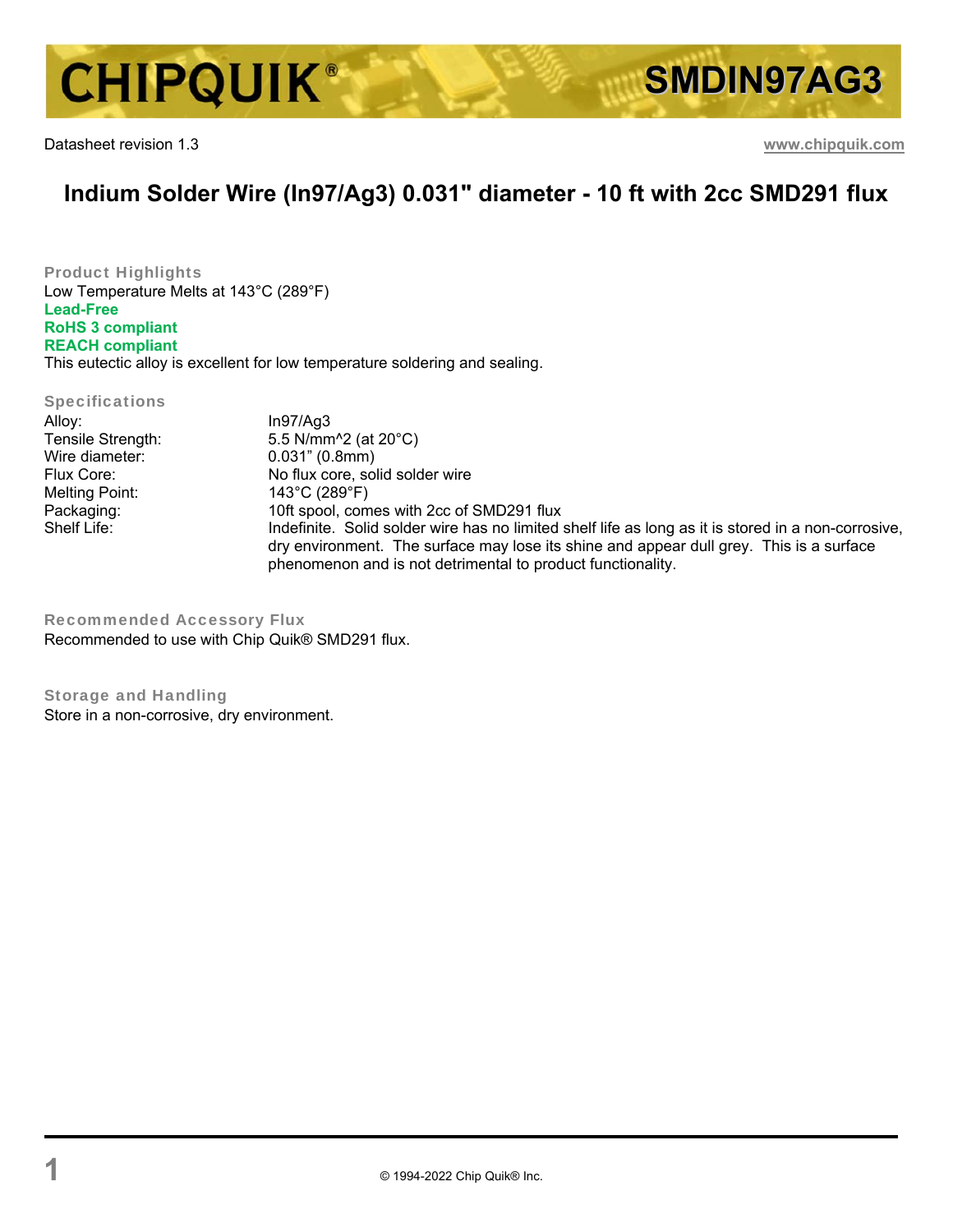ChipQuik® Solder Wire Orderable Part Numbers:

| <b>Flux Core</b>    | <b>Alloy</b>  | <b>Melting Point</b>  | <b>Diameter</b>   | <b>Size</b>     | <b>Orderable Part Number</b> |
|---------------------|---------------|-----------------------|-------------------|-----------------|------------------------------|
|                     |               |                       | $.015$ " (0.38mm) | 100g (3.5oz)    | SMDSW.015 100g               |
|                     |               |                       |                   | 0.4 oz          | SMDSW.020 .4OZ               |
|                     | Sn63/Pb37     | 183°C (361°F)         | $.020$ " (0.5mm)  | 1 oz            | SMDSW.020 1OZ                |
|                     |               |                       |                   | 2 oz            | SMDSW.020 2OZ                |
|                     |               |                       |                   | 4 oz            | SMDSW.020 4OZ                |
|                     |               |                       |                   | $1/2$ lb        | SMDSW.020 8OZ                |
|                     |               |                       |                   | 1 <sub>lb</sub> | <b>SMDSW.020 1LB</b>         |
|                     |               |                       | $.031$ " (0.8mm)  | $0.7$ oz        | SMDSW.031.7OZ                |
|                     |               |                       |                   | 1 oz            | SMDSW.031 1OZ                |
|                     |               |                       |                   | 2 oz            | SMDSW.031 2OZ                |
|                     |               |                       |                   | 4 oz            | SMDSW.031 4OZ                |
|                     |               |                       |                   | $1/2$ lb        | SMDSW.031 8OZ                |
|                     |               |                       |                   | 1 <sub>lb</sub> | <b>SMDSW.031 1LB</b>         |
|                     |               |                       | $.015$ " (0.38mm) | 100g (3.5oz)    | SMD2SW.015 100g              |
|                     |               |                       |                   | 0.4 oz          | SMD2SW.020.4OZ               |
|                     | Sn60/Pb40     |                       | $.020$ " (0.5mm)  | 1 oz            | SMD2SW.020 1OZ               |
| No-Clean Water-     |               |                       |                   | 2 oz            | SMD2SW.020 2OZ               |
| Washable Synthetic  |               | 183-188°C (361-370°F) |                   | 4 oz            | SMD2SW.020 4OZ               |
| Flux Core 2.2%      |               |                       |                   | $1/2$ lb        | SMD2SW.020 8OZ               |
|                     |               |                       |                   | 1 <sub>lb</sub> | <b>SMD2SW.020 1LB</b>        |
| (Except .006" and   |               |                       |                   | $0.7$ oz        | SMD2SW.031.7OZ               |
| .008" diameter wire |               |                       | .031" (0.8mm)     | 1 oz            | SMD2SW.031 1OZ               |
| which are 1.2%)     |               |                       |                   | 2 oz            | SMD2SW.031 2OZ               |
|                     |               |                       |                   | 4 oz            | SMD2SW.031 4OZ               |
|                     |               |                       |                   | $1/2$ lb        | SMD2SW.031 8OZ               |
|                     |               |                       |                   | 1 lb            | <b>SMD2SW.031 1LB</b>        |
|                     | Sn62/Pb36/Ag2 | 179°C (354°F)         | .015" (0.38mm)    | 100g (3.5oz)    | SMD3SW.015 100g              |
|                     |               |                       | $.020$ " (0.5mm)  | $0.4$ oz        | SMD3SW.020.4OZ               |
|                     |               |                       |                   | 1 oz            | SMD3SW.020 1OZ               |
|                     |               |                       |                   | 2 oz            | SMD3SW.020 2OZ               |
|                     |               |                       |                   | 4 oz            | SMD3SW.020 4OZ               |
|                     |               |                       |                   | $1/2$ lb        | SMD3SW.020 8OZ               |
|                     |               |                       |                   | 1 <sub>lb</sub> | <b>SMD3SW.020 1LB</b>        |
|                     |               |                       | $.031$ " (0.8mm)  | $0.7$ oz        | SMD3SW.031.7OZ               |
|                     |               |                       |                   | 1 oz            | SMD3SW.031 1OZ               |
|                     |               |                       |                   | 2 oz            | SMD3SW.031 2OZ               |
|                     |               |                       |                   | 4 oz            | SMD3SW.031 4OZ               |
|                     |               |                       |                   | $1/2$ lb        | SMD3SW.031 8OZ               |
|                     |               |                       |                   | 1 <sub>lb</sub> | SMD3SW.031 1LB               |

Continued on next page